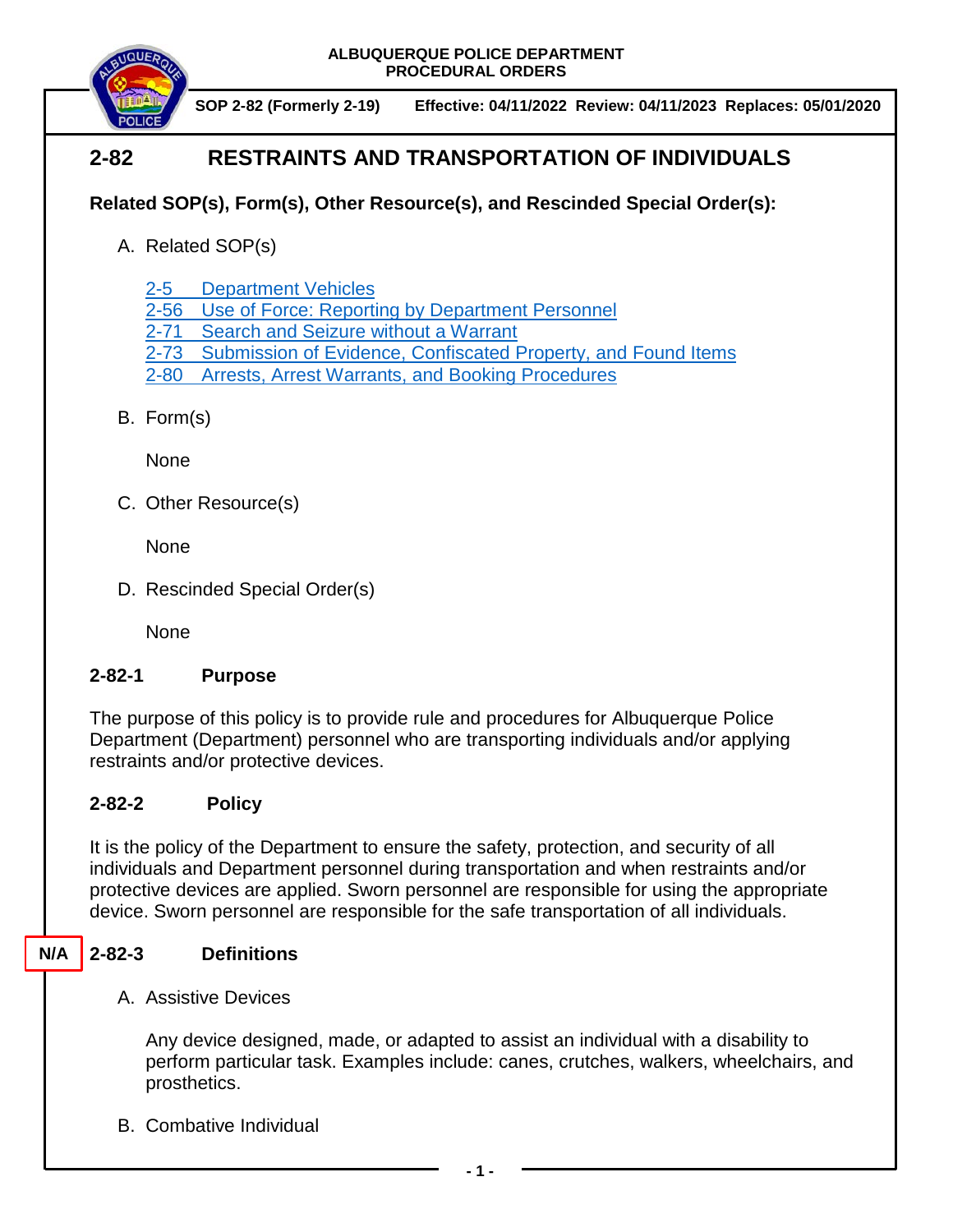

 **SOP 2-82 (Formerly 2-19) Effective: 04/11/2022 Review: 04/11/2023 Replaces: 05/01/2020**

The actions of an individual that may cause harm to themselves, others, or Department property, including flailing limbs, head butting, or kicking or any other physical actions which the officer may determine would be deliberate to cause harm or damage.

- C. Restraints and Protective Devices
	- 1. Department-approved restraints and protective devices, including:
		- a. Hinged or chain, double-locking handcuffs;
		- b. Double-locking leg shackles;
		- c. Passive Restraint System (PRS);
		- d. Flex cuffs;
		- e. Spit socks; and
		- f. Padded headgear.
- D. Transport

Any movement of an individual in a vehicle from one geographical location to another.

#### **2-82-4 Procedures 6**

- A. Department personnel shall use a restraint during a transport unless the situation meets an exception found in this Standard Operating Procedure (SOP).
- B. Restraints and Protective Devices
	- 1. Handcuffing

**5**

- a. Sworn personnel shall handcuff detained individuals behind their back. Exceptions to handcuffing behind the back include:
	- i. Elderly, ill, injured, or individuals with physical disabilities which make the use of handcuffs impractical. Sworn personnel may handcuff individuals in front of their bodies when the nature of an individual's illness, injury, physical disability, or circumstance outweighs the threat the individual poses to themselves or sworn personnel.
	- ii. Exceptions shall be documented in a Uniform Incident Report.
- b. Handcuffs and leg shackles shall be properly spaced and double-locked when in use.
- c. Flex cuffs are an alternative for handcuffs.
- 2. Use of Passive Restraint System (PRS)
	- a. Department personnel shall only consider the use of a Passive Restraint System (PRS):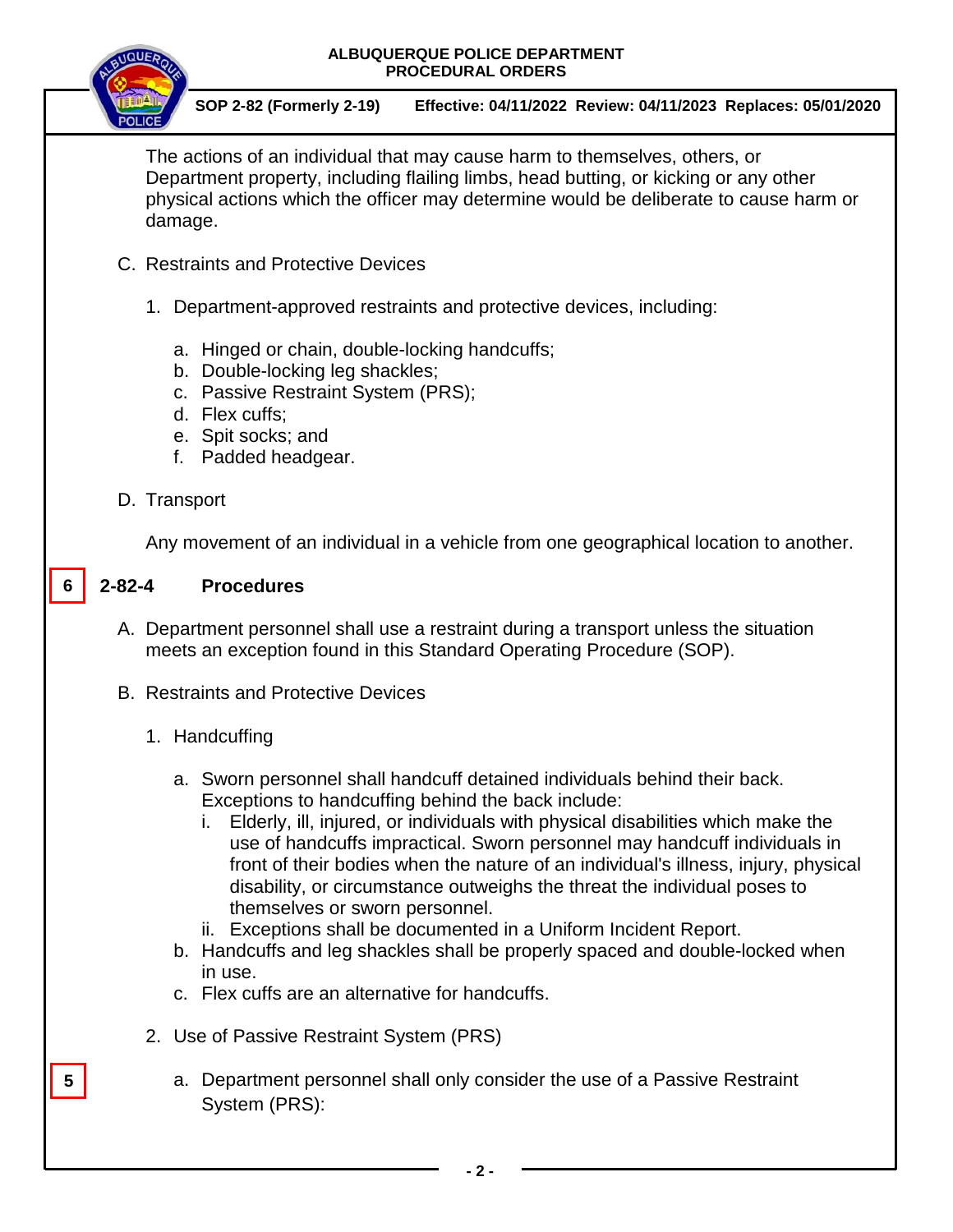|  | ALBUQUERQUE POLICE DEPARTMENT<br><b>PROCEDURAL ORDERS</b>                                                                                                                                                                                                                                                                                                                                                                                                                                                                                                                                                       |
|--|-----------------------------------------------------------------------------------------------------------------------------------------------------------------------------------------------------------------------------------------------------------------------------------------------------------------------------------------------------------------------------------------------------------------------------------------------------------------------------------------------------------------------------------------------------------------------------------------------------------------|
|  | SOP 2-82 (Formerly 2-19)<br>Effective: 04/11/2022 Review: 04/11/2023 Replaces: 05/01/2020                                                                                                                                                                                                                                                                                                                                                                                                                                                                                                                       |
|  | To prevent imminent bodily harm to the officer, individual, or to another<br>i.<br>person or persons;<br>ii. To overcome active resistance; or<br>iii. Where it is objectively reasonable and necessary to overcome passive<br>resistance and handcuff the individual.<br>b. The PRS shall only be used for as long as is necessary and shall be removed<br>as soon as practicable.                                                                                                                                                                                                                             |
|  | c. Sworn personnel shall check the PRS prior to use to ensure the straps are in<br>good condition and the tensioning device is working properly.<br>d. A minimum of two (2) sworn personnel shall transport the individual when the<br>PRS is used.<br>e. Sworn personnel shall constantly monitor the individual when the PRS is used<br>ensuring the individual's physical health is not in danger.<br>Sworn personnel shall move an individual in a PRS onto their side or knees<br>İ.<br>to guard against leaving the individual in the chest down position as this<br>could cause positional asphyxiation. |
|  | ii. If there are signs of a medical issue, sworn personnel shall request<br>Albuquerque Fire Rescue (AFR) immediately.<br>f. Sworn personnel shall promptly notify a supervisor when the PRS is used.<br>3. Department personnel may use leg shackles when the in-custody individual is<br>considered a flight risk.                                                                                                                                                                                                                                                                                            |
|  | a. Department personnel shall ensure leg shackles are properly spaced and<br>double-locked when in use.                                                                                                                                                                                                                                                                                                                                                                                                                                                                                                         |
|  | 4. Use of Protective Padded Headgear                                                                                                                                                                                                                                                                                                                                                                                                                                                                                                                                                                            |
|  | a. Department personnel encountering individuals attempting or using their head<br>to strike an object or others that could result in injury shall use the Department<br>issued padded headgear.<br>b. More than one officer may be needed in applying and removing the headgear<br>due to the individual's movement.<br>c. The headgear may be removed when the officer determines the individual is no<br>longer a threat to themselves or others or is no longer at risk of injury to their<br>head.<br>d. Department personnel shall ensure proper application of padded headgear.                          |
|  | 5. Use of Spit Socks<br>a. Department personnel encountering an individual who is spitting or attempting<br>to spit on others may use a spit sock by placing the spit sock over the head of<br>the individual to prevent the transfer of saliva or other bodily fluids.<br>The spit sock cannot be reused and must be disposed of after it has been<br>used.<br>- 3 -                                                                                                                                                                                                                                           |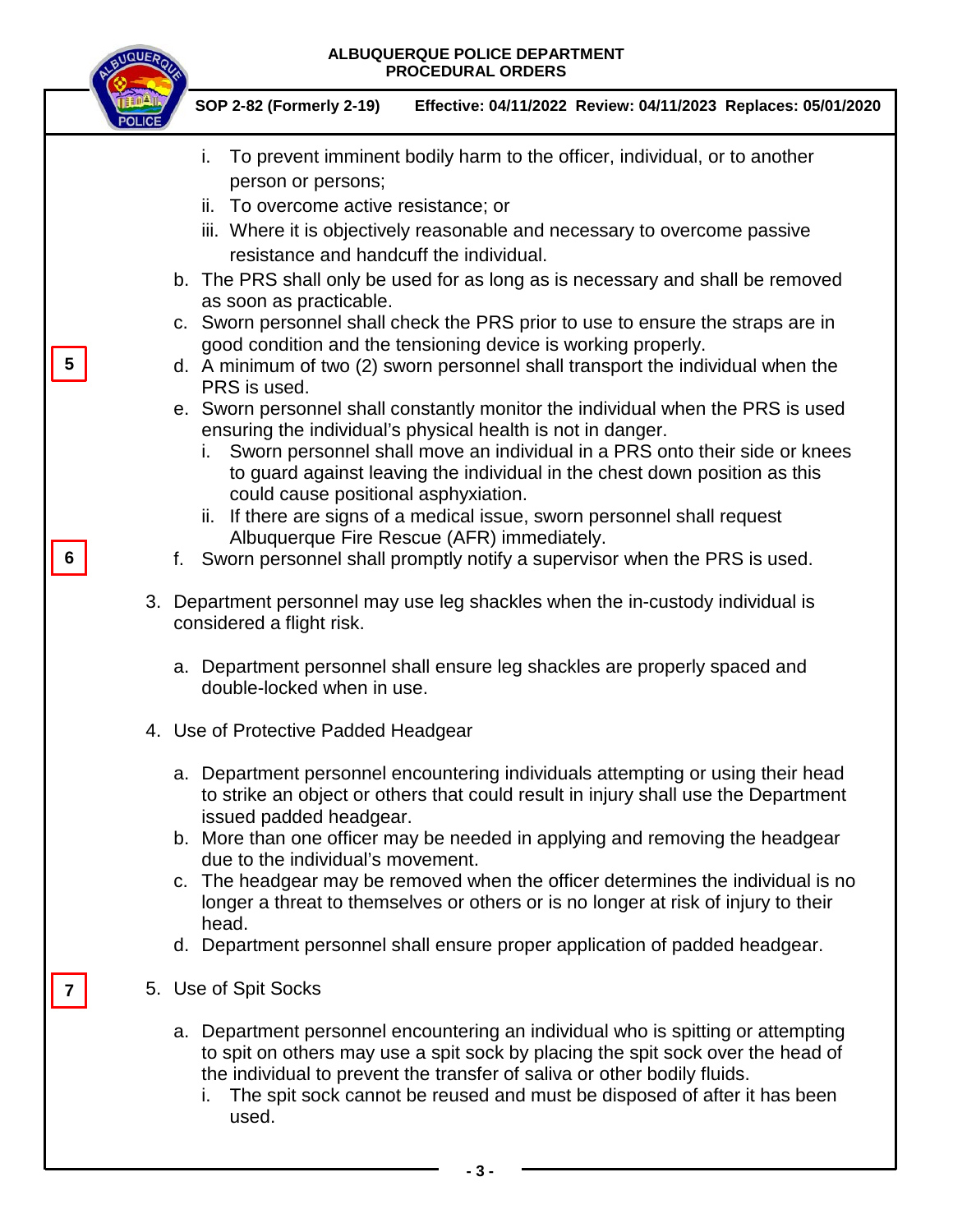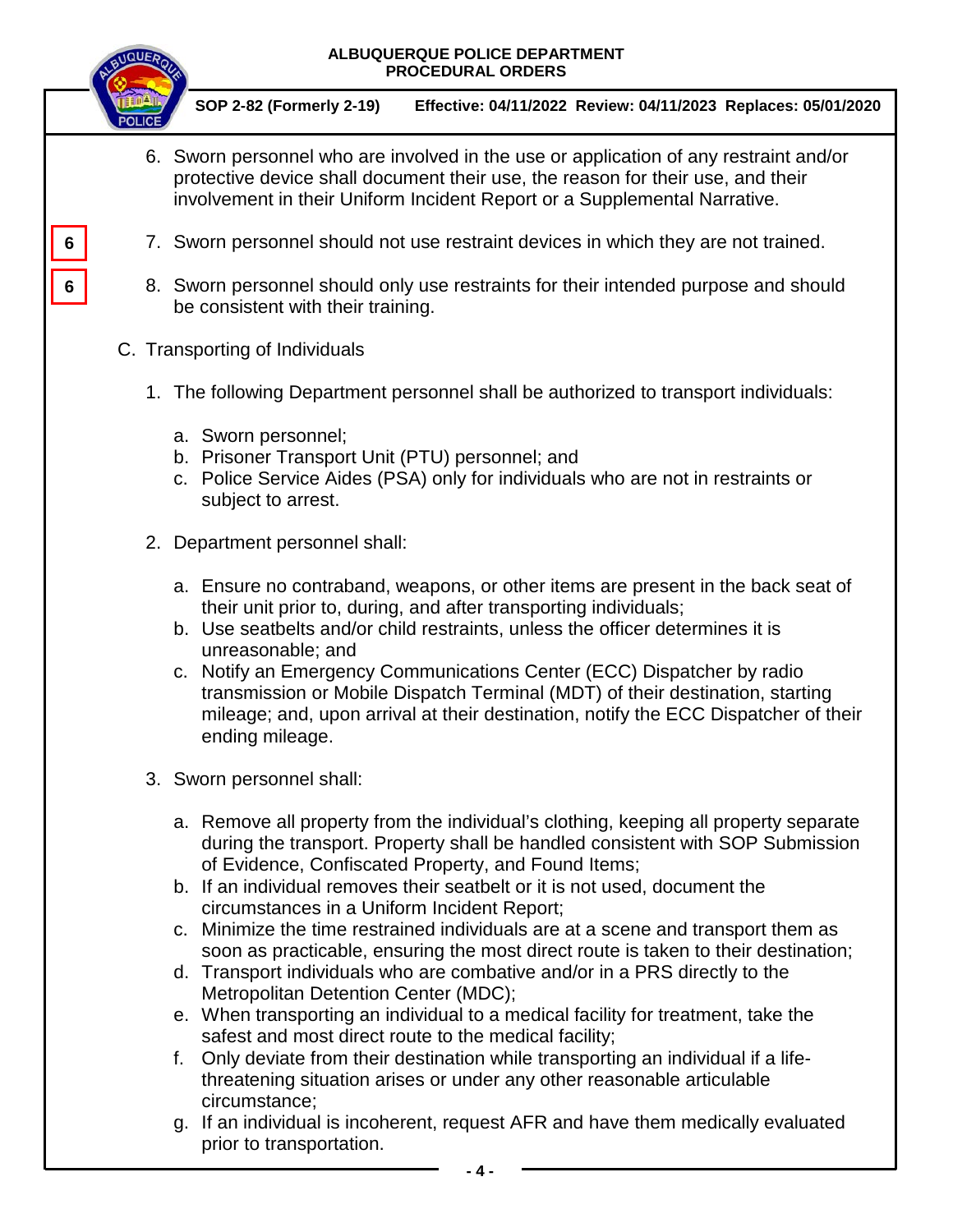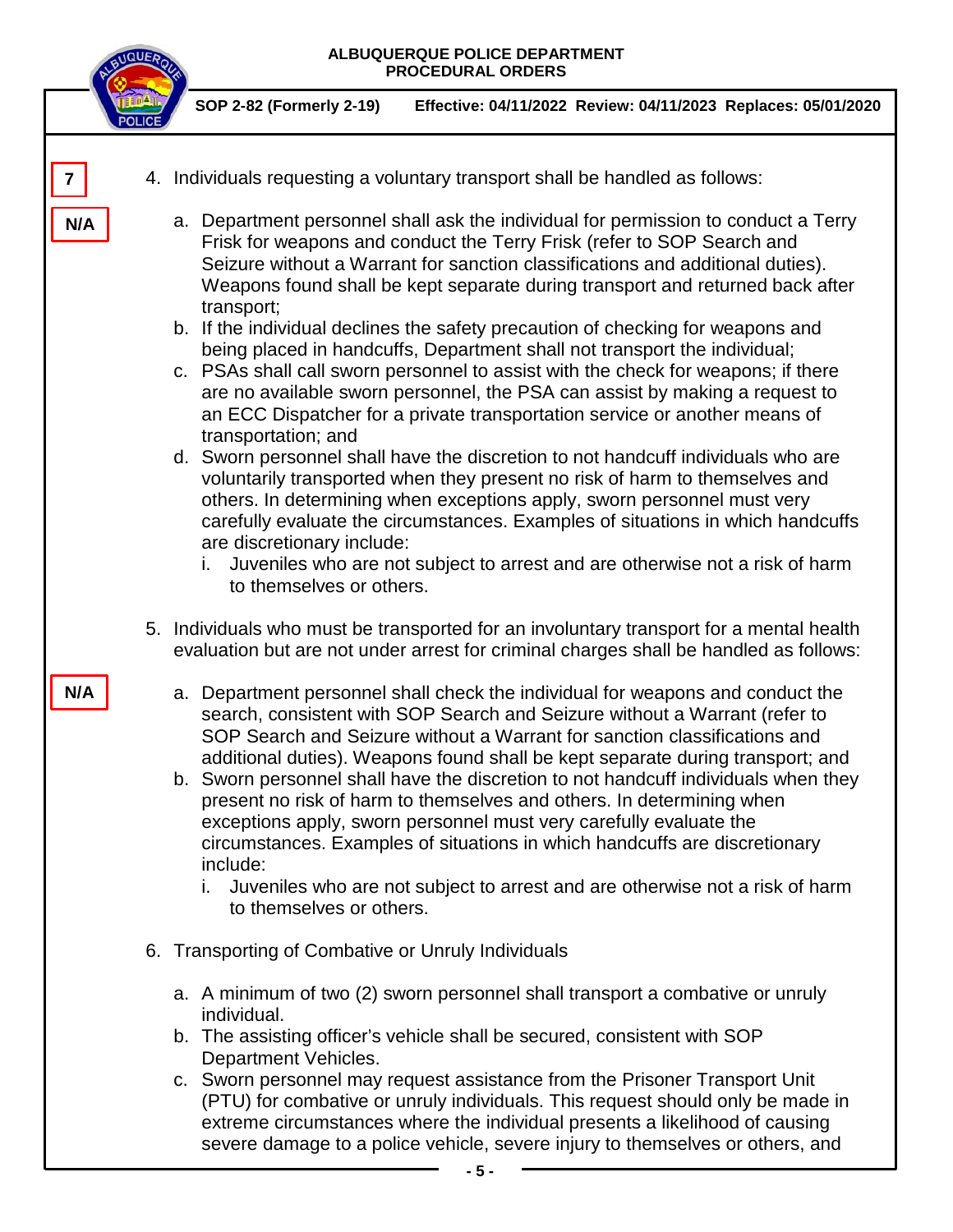